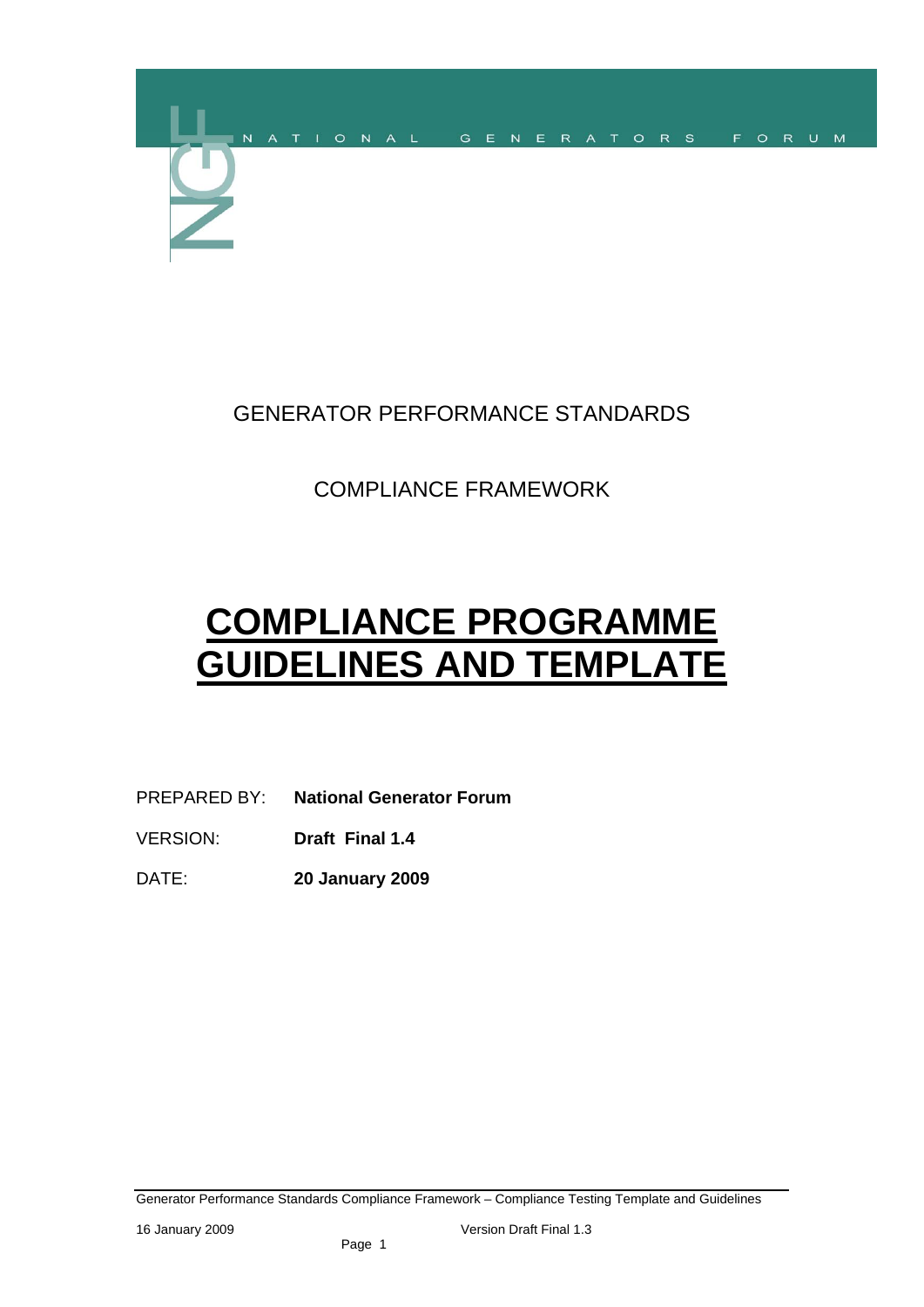## **1. Approach**

The proposed approach for generators to develop and implement performance compliance programs comprises three elements:

#### *Generators must ensure that their plant is capable of achieving their registered performance standards*.

This is achieved by having a comprehensive, clear and measurable compliance plan and following it. The elements of the programme must be standardised as much as possible using guidelines and template developed by the Reliability Panel, in consultation with NEMMCO and participants.

#### *Good electricity industry practice (GEIP) must be agreed in advance*.

While defining this phrase in text is difficult, establishing what is meant in practice should be less so. A working group with good technical knowledge should agree how a specific performance standard should be applied to a particular technology and size of plant. This group would then determine a reasonable suite of test and monitoring regimes that could be used by various plants to ensure the performance standard is achieved.

#### *The AER can use the guidelines to assess whether a generator is compliant by assessing the application of compliance programmes*.

A generator should base their compliance programme on the relevant elements of the agreed guidelines for their specific plant. The AER can therefore assess the generator compliance with the Rules in relation to technical requirements before events occur by seeking information on the performance standards compliance programme, comparing it to the guidelines, and examining its outputs. The AER is also required by the National Electricity Law to assess a generators use of compliance programmes in assessing breaches of rules after system events.

Compliance with Rule 4.15 can therefore be assessed with or without a system event (although, as now, major investigations will still occur after system events) providing NEMMCO, participants and consumers with assurance of generator performance.

The compliance programme template will define how a particular performance standard can be applied to different generator technologies and details the appropriate testing, monitoring or assessment methodology that can be used to confirm plant can achieve their performance standards. The approach will allow;

- the generator to pick their tests and develop their compliance programme with the knowledge that, assuming they follow the template, they will have an acceptable programme;
- the AER to be assured that they will be able to assess generator compliance at all times; and
- other parties, and specifically NEMMCO, can be assured that the generators are in the best position to support the system during system events.

The assurance approach also allows for improvement in the template when tests are shown to be deficient.

## **2. Plan Content**

Guidelines:

- 1. The compliance programme should provide details on a performance test and/or assessment related to each performance standard area.
- 2. Ideally the compliance programme should include details of;
	- a. The nature of the test/assessment including, conditions and setting up details if relevant, and frequency of tests.
	- b. How the test/assessment is conducted
	- c. A risk assessment for specific testing on generating plant where appropriate, detailing risks and control measures to ensure generating unit security during the test
	- d. The data to be collected
	- e. Verification process.
- 3. Where the guidelines refer to periodic testing, generator compliance programmes should specify the frequency of

the performance test in accordance with GEIP giving due consideration, where appropriate, to the generator technology, age of the plant, major overhaul schedule, operating hours or system to be tested. Also, testing frequency must be based on the categorisation of performance standards as indicated in the table 1 of the "Compliance Principles"

Generator Performance Standards Compliance Framework – Compliance Testing Template and Guidelines

16 January 2009 Version Draft Final 1.3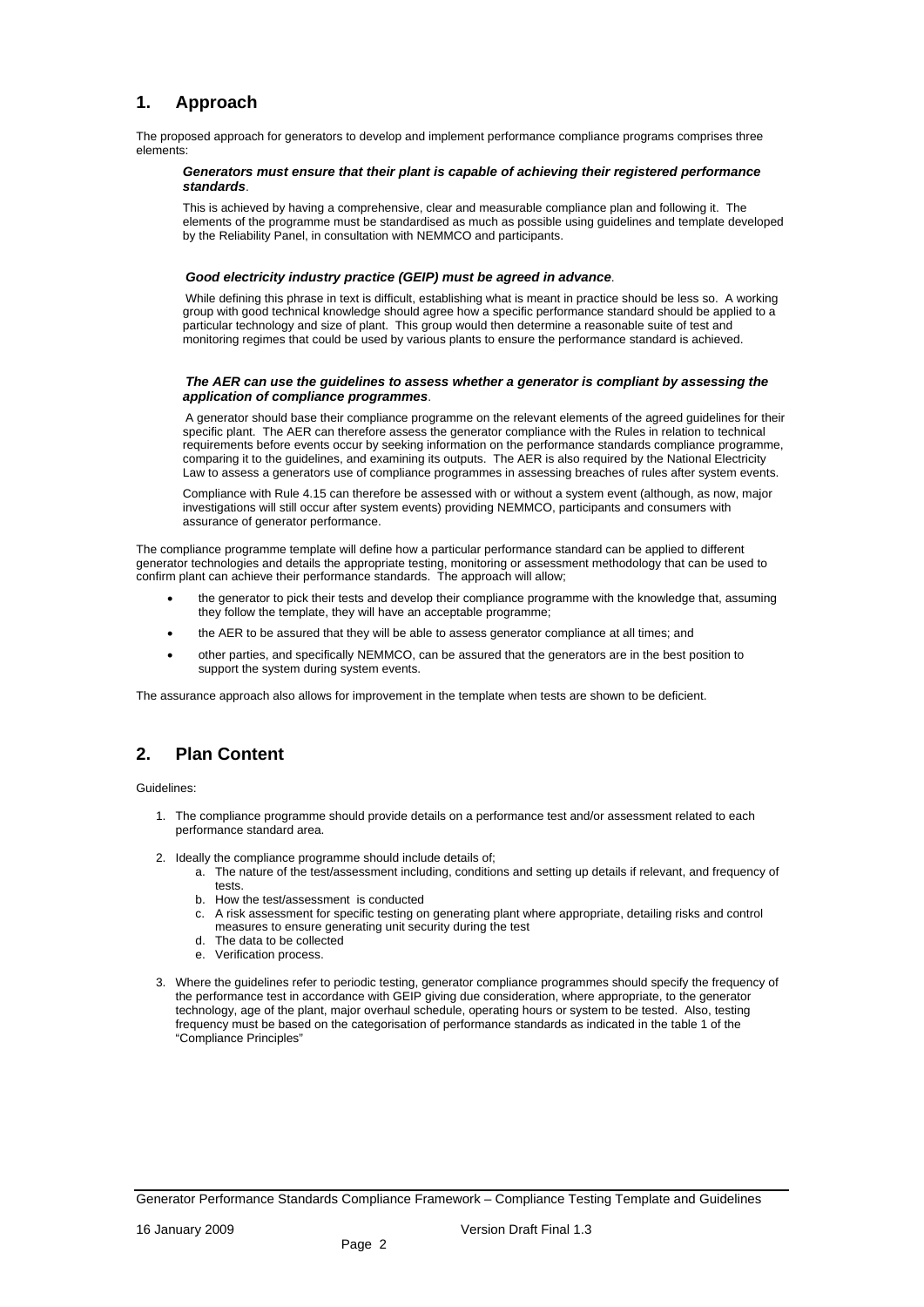## **3. Compliance Programme Guidelines**

These guidelines provide the basis for the more comprehensive template for compliance programmes and can be used by generators as the primary instruction for developing, implementing and maintaining compliance programs.

| <b>Guideline</b>                                                                                                                                                                                                                                                                                         |  |  |  |  |  |  |
|----------------------------------------------------------------------------------------------------------------------------------------------------------------------------------------------------------------------------------------------------------------------------------------------------------|--|--|--|--|--|--|
|                                                                                                                                                                                                                                                                                                          |  |  |  |  |  |  |
| The reactive power capability (generation and absorption) should be established by test;:<br>immediately after commissioning new plant; or<br>at the time the Performance Standards were registered for existing plant.                                                                                  |  |  |  |  |  |  |
| Subsequent testing shall occur;<br>after major work on generator windings; or<br>when major changes are made to the excitation system, or<br>at regular in service intervals (refer to guideline No.3 in 'Plan Content')                                                                                 |  |  |  |  |  |  |
| Notes:                                                                                                                                                                                                                                                                                                   |  |  |  |  |  |  |
| Adjustment can be monitored at the terminals of the generator or at the connection<br>point.<br>NEMMCO will arrange for other generating units to be operated in a way that                                                                                                                              |  |  |  |  |  |  |
| compensates for the generating unit under test if required.                                                                                                                                                                                                                                              |  |  |  |  |  |  |
| Quality of electricity generated should be established by testing:<br>Immediately after commissioning new plant; or<br>$\bullet$                                                                                                                                                                         |  |  |  |  |  |  |
| At the time the Performance Standards were registered for existing plant                                                                                                                                                                                                                                 |  |  |  |  |  |  |
| Subsequent testing should occur<br>Only if there has been a change to the relevant characteristics of the plant; or<br>An extraneous event has occurred on the network which may have changed the<br>characteristics of the plant or<br>At regular intervals (refer to guideline No.3 in 'Plan Content') |  |  |  |  |  |  |
| In accordance with AS1359.101 and IEC 60034-1, subsequent performance testing should be<br>undertaken when significant modifications have been made to the unit's magnetic path, rotor<br>winding configuration or excitation system.                                                                    |  |  |  |  |  |  |
| Performance is confirmed by the generating unit remaining synchronised during major<br>frequency disturbances.                                                                                                                                                                                           |  |  |  |  |  |  |
| Response to frequency disturbances should be assessed by:<br>Monitoring in-service performance<br>Investigating unit trips that occur during significant frequency deviation<br>Periodic Testing of relevant protection relays (refer to guideline No.3 in 'Plan Content')                               |  |  |  |  |  |  |
| Plant simulation studies shall be considered acceptable.                                                                                                                                                                                                                                                 |  |  |  |  |  |  |
|                                                                                                                                                                                                                                                                                                          |  |  |  |  |  |  |

Generator Performance Standards Compliance Framework – Compliance Testing Template and Guidelines

16 January 2009 Version Draft Final 1.3

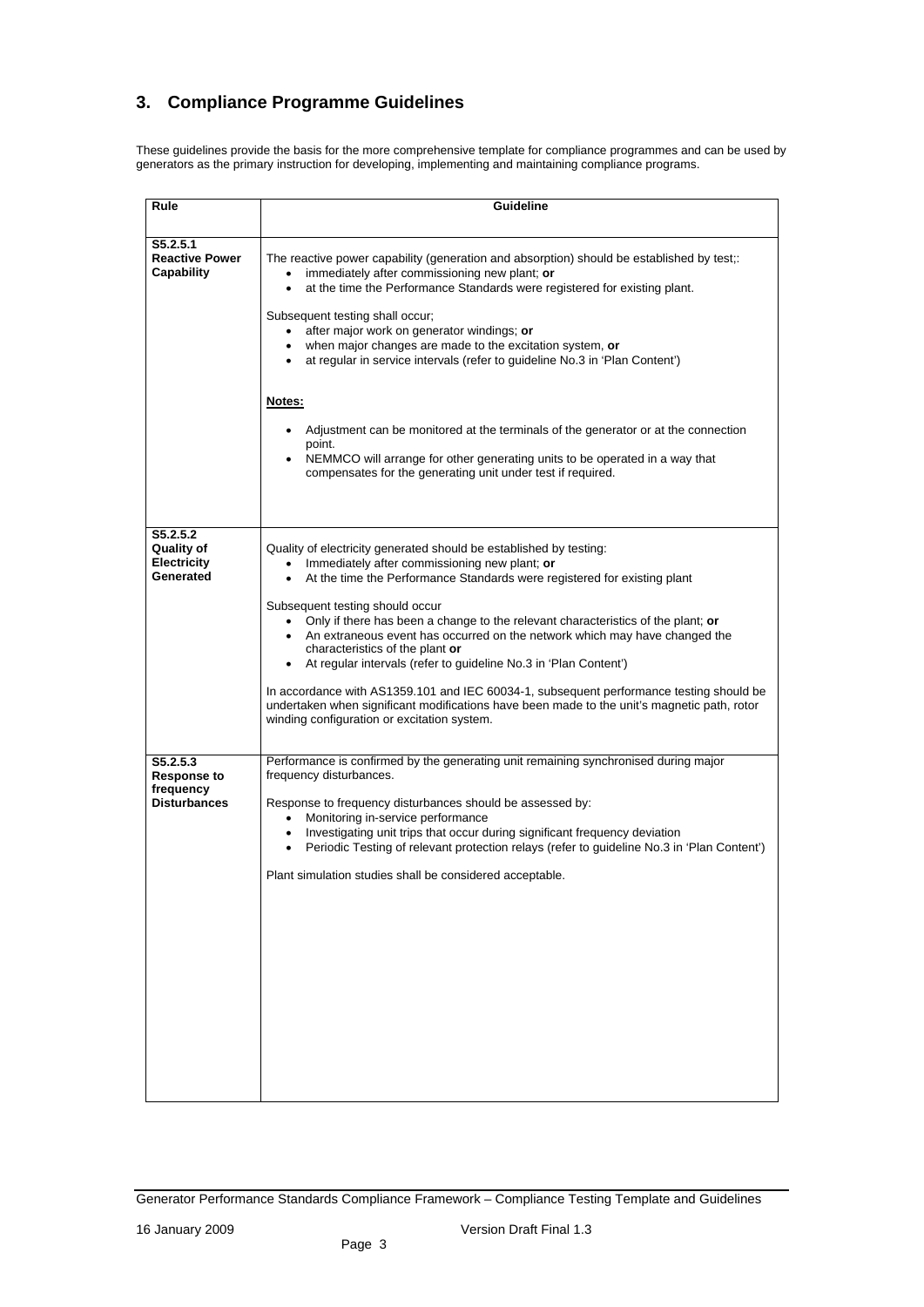| <b>Rule</b>                                                                                                                      | <b>Guideline</b>                                                                                                                                                                                                                                                                                                                                                                                                                                                                                                                                                                                                                                                                                          |  |  |  |  |  |
|----------------------------------------------------------------------------------------------------------------------------------|-----------------------------------------------------------------------------------------------------------------------------------------------------------------------------------------------------------------------------------------------------------------------------------------------------------------------------------------------------------------------------------------------------------------------------------------------------------------------------------------------------------------------------------------------------------------------------------------------------------------------------------------------------------------------------------------------------------|--|--|--|--|--|
| S5.2.5.4<br><b>Response to</b><br>voltage<br><b>Disturbances</b>                                                                 | Performance is confirmed by the generating unit remaining synchronised during major voltage<br>disturbances.<br>Compliance demonstrated by:<br>Monitoring in-service performance<br>Investigating unit trips that occur during significant voltage deviations<br>Periodic Testing of relevant protection relays (refer to guideline No.3 in 'Plan Content')<br>Plant simulation studies should be acceptable to confirm standards                                                                                                                                                                                                                                                                         |  |  |  |  |  |
| S5.2.5.5<br><b>Generating Unit</b><br>response to<br>disturbances<br>following<br>contingency<br>events                          | Performance is confirmed by the generating unit remaining synchronised during a credible<br>contingency event and various transmission line faults that are cleared by primary protection<br>and breaker fail protection.<br>Compliance demonstrated by :<br>Monitoring in-service performance<br>$\bullet$<br>Investigating unit trips that occur during significant system events<br>Periodic Testing of relevant protection relays (refer to guideline No.3 in 'Plan Content')<br>$\bullet$<br>Plant simulation studies should be acceptable to confirm standards                                                                                                                                      |  |  |  |  |  |
| S5.2.5.6<br><b>Quality of</b><br><b>Electricity</b><br><b>Generated and</b><br>Continuous un-<br>interrupted<br><b>Operation</b> | Performance is confirmed by the generating unit and reactive plant remaining in continuous<br>uninterrupted operation within the limits for voltage fluctuation, harmonic voltage distortion and<br>voltage unbalance as specified by the network service provider at its connection point.<br>Compliance demonstrated by:<br>Testing of relevant protection relays at regular intervals (refer to guideline No.3 in 'Plan<br>Content')<br>Investigation of unit trips that result from the events detailed above.                                                                                                                                                                                        |  |  |  |  |  |
| S5.2.5.7<br><b>Partial Load</b><br><b>Rejection</b>                                                                              | Compliance demonstrated by:<br>Monitoring in-service performance<br>Investigating all unit trips that result from a loading level reduction directly imposed by<br>the power system<br>Testing Control systems, AVR and/or turbine based control systems at commissioning<br>and after any modifications that affect the control loop.<br>Periodic testing (refer to guideline No.3 in 'Plan Content')                                                                                                                                                                                                                                                                                                    |  |  |  |  |  |
| S5.2.5.8<br><b>Protection from</b><br><b>Power System</b><br><b>Disturbances</b>                                                 | Performance is confirmed by the generating unit remaining synchronised during power system<br>disturbance conditions where required under a provision of the Rules.<br>Compliance demonstrated by:<br>Testing Protection system relays by secondary injection at intervals based on accepted<br>GEIP for the protection system design. The intervals should attempt to follow industry<br>practice regarding major outages for typical plant. (refer to guideline No.3 in 'Plan<br>Content').<br>Investigating all unit trips in conjunction with a relevant system event, in which the unit<br>should have remained synchronised.                                                                        |  |  |  |  |  |
| S5.2.5.9<br><b>Protection which</b><br>Impacts on<br><b>Power System</b><br><b>Security</b>                                      | Performance shall be confirmed by assessing operation of protection system against the<br>requirements of the standard when a generator trips as a result of fault occurring between the<br>generator unit stator and the connection point.<br>Compliance demonstrated by:<br>Testing Protection system relays by secondary injection at intervals based on accepted<br>GEIP for the protection system design. The intervals should attempt to follow industry<br>practice regarding major outages for typical plant. (refer to guideline No.3 in 'Plan<br>Content').<br>Investigating all unit trips in conjunction with a relevant system event, in which the unit<br>should have remained synchronised |  |  |  |  |  |

Generator Performance Standards Compliance Framework – Compliance Testing Template and Guidelines

16 January 2009 Version Draft Final 1.3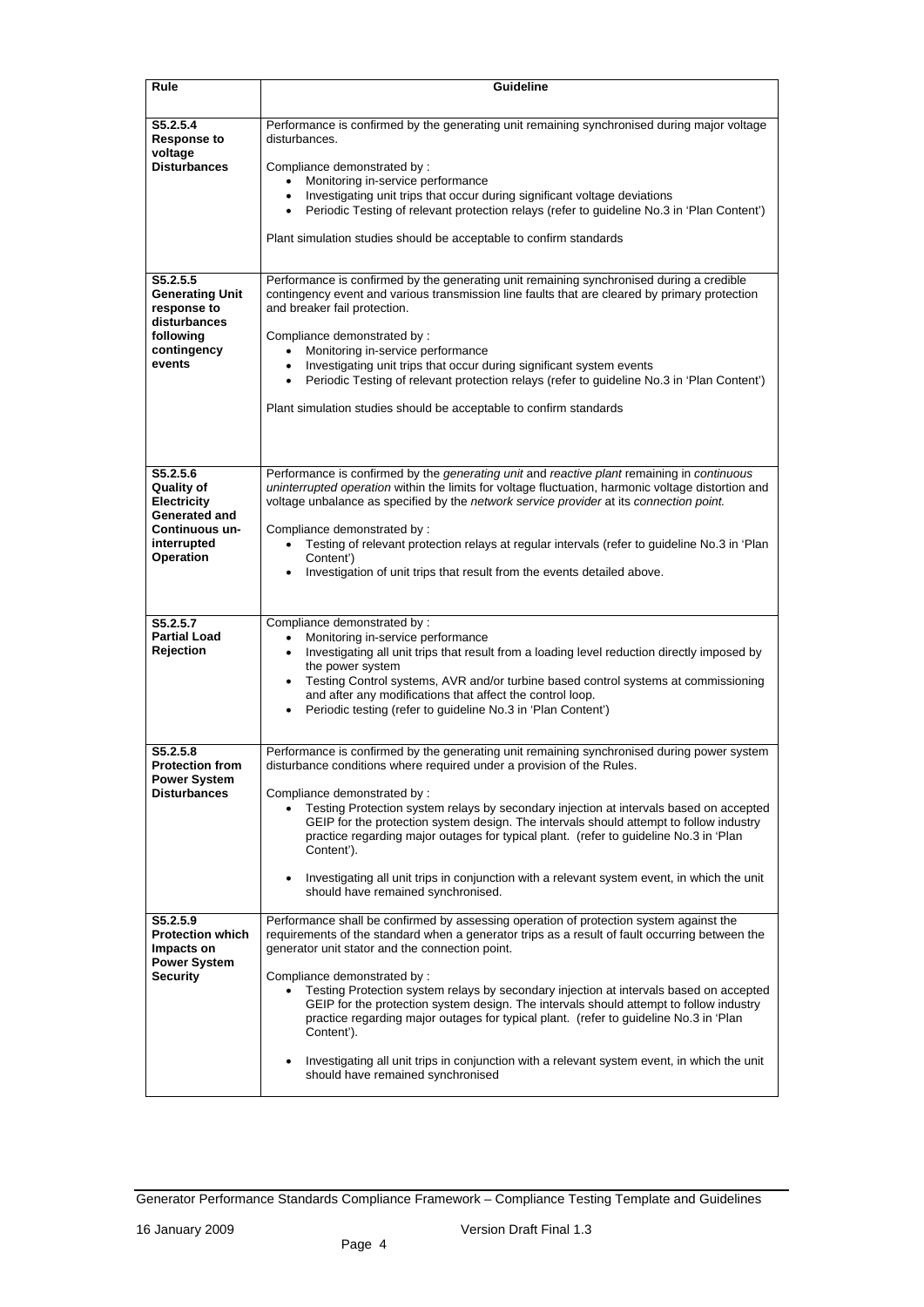| <b>Rule</b>                                                                      | <b>Guideline</b>                                                                                                                                                                                                                                                                                                                                                                                                                                                                                                                                                                                                                                                                                                                                                                                                                                                                                                                                                                                                                                                                                                                                                                                                                                                                                                                                                               |  |  |  |  |  |
|----------------------------------------------------------------------------------|--------------------------------------------------------------------------------------------------------------------------------------------------------------------------------------------------------------------------------------------------------------------------------------------------------------------------------------------------------------------------------------------------------------------------------------------------------------------------------------------------------------------------------------------------------------------------------------------------------------------------------------------------------------------------------------------------------------------------------------------------------------------------------------------------------------------------------------------------------------------------------------------------------------------------------------------------------------------------------------------------------------------------------------------------------------------------------------------------------------------------------------------------------------------------------------------------------------------------------------------------------------------------------------------------------------------------------------------------------------------------------|--|--|--|--|--|
| S5.2.5.10<br><b>Protection to Trip</b><br><b>Plant for unstable</b><br>operation | Performance shall be confirmed by the correct operation of protection systems as required by<br>the performance standards during a system event.<br>Compliance demonstrated by:<br>Testing Protection system relays by secondary injection at intervals based on accepted<br>GEIP for the protection system design. The intervals should attempt to follow industry<br>practice regarding major outages for typical plant. (refer to guideline No.3 in 'Plan<br>Content').<br>Investigating all unit trips in conjunction with a relevant system event, in which the unit<br>should have remained synchronised                                                                                                                                                                                                                                                                                                                                                                                                                                                                                                                                                                                                                                                                                                                                                                 |  |  |  |  |  |
| S5.2.5.11<br><b>Frequency</b><br><b>Control</b>                                  | Performance shall be assessed by monitoring in-service performance during a system event<br>that causes a relevant change in system frequency or oscillatory behaviour in respect of active<br>power transfer.<br>Performance capability limitations including, but not limited to, the following;<br>where the unit is close to minimum/maximum output;<br>the unit is ramping in the opposite direction to the required response,<br>$\overline{\phantom{m}}$<br>relevant auxiliary plant outages,<br>$\overline{\phantom{a}}$<br>relevant plant condition limitations; or<br>$\overline{\phantom{a}}$<br>where a limiting boiler/turbine control mode is selected for station requirements;<br>$\overline{\phantom{a}}$<br>shall be taken into account as part of any performance assessment.<br>Where governor design permits, a step response test of the governor control system shall be<br>undertaken periodically (refer to guideline No.3 in 'Plan Content') and at a time when system<br>conditions are acceptable. Test results should be compared with the results of the previous<br>test to assess any unexpected change in performance.<br>For generators with governor systems that cannot be practically step response tested or where<br>indirect performance testing only can be undertaken, an alternate test consistent with GEIP<br>shall be performed. |  |  |  |  |  |
|                                                                                  | Generators will not be required to run a unit isolated and vary the frequency of the island as<br>part of a test.                                                                                                                                                                                                                                                                                                                                                                                                                                                                                                                                                                                                                                                                                                                                                                                                                                                                                                                                                                                                                                                                                                                                                                                                                                                              |  |  |  |  |  |
| S5.2.5.12<br>Impact on<br><b>Network</b><br><b>Capability</b>                    | Rule S5.2.5.12 refers to plant capabilities that are part of a generating unit design.<br>Performance will generally not alter unless relevant changes are made to the unit design.<br>AVR and PSS performance testing shall be carried out following modifications to the electrical<br>characteristics of the generator, in line with provisions of NER 5.3.9                                                                                                                                                                                                                                                                                                                                                                                                                                                                                                                                                                                                                                                                                                                                                                                                                                                                                                                                                                                                                |  |  |  |  |  |

Generator Performance Standards Compliance Framework – Compliance Testing Template and Guidelines

16 January 2009 Version Draft Final 1.3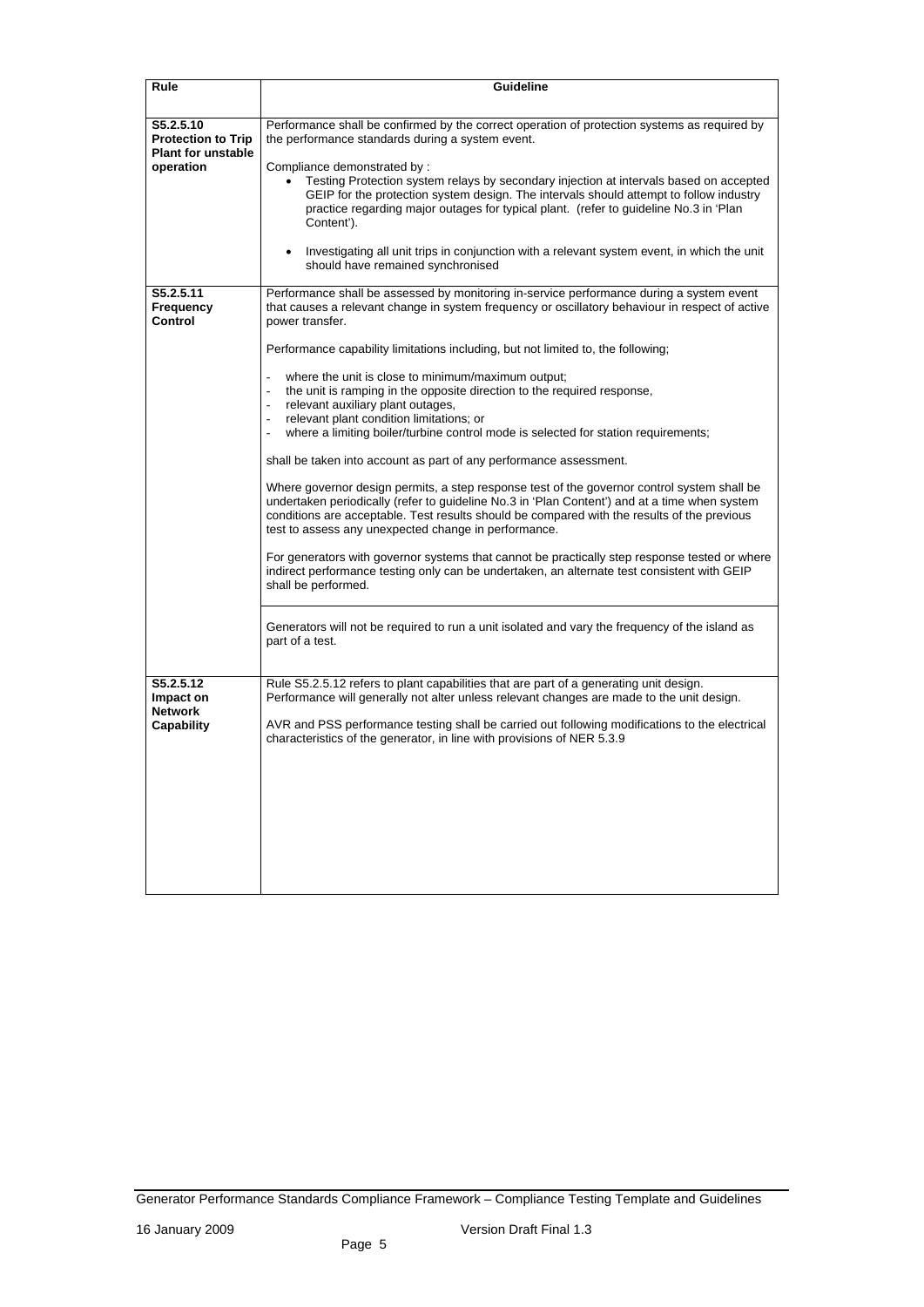| <b>Rule</b>                                                                | <b>Guideline</b>                                                                                                                                                                                                                                                                                                                                                                                                                                                                                       |  |  |  |  |  |
|----------------------------------------------------------------------------|--------------------------------------------------------------------------------------------------------------------------------------------------------------------------------------------------------------------------------------------------------------------------------------------------------------------------------------------------------------------------------------------------------------------------------------------------------------------------------------------------------|--|--|--|--|--|
| S5.2.5.13<br><b>Voltage and</b><br><b>Reactive Power</b><br><b>Control</b> | Performance should be assessed, where justified by risk assessment, by monitoring in-service<br>performance related to voltage regulation and stability.                                                                                                                                                                                                                                                                                                                                               |  |  |  |  |  |
|                                                                            | Where in-service monitoring clearly indicates that an excitation system may not be performing<br>strictly to the standard, then a step response test of the excitation control system should be<br>carried at a major overhaul, where technology permits, and at a time when system conditions<br>are acceptable. The tests need to include steps into limiter operation (by moving the<br>operating point and reducing the normal limiter set point) to assess the stability of limiter<br>operation. |  |  |  |  |  |
|                                                                            | For generators with excitation systems that cannot be practically step response tested or<br>where indirect performance testing only can be undertaken, an alternate test consistent with<br>GEIP shall be performed.                                                                                                                                                                                                                                                                                  |  |  |  |  |  |
|                                                                            | For excitation control equipment that is not susceptible to performance drift (e.g. digital<br>components), assessment of performance need only be performed at time of commissioning<br>or after modifications to the excitation control systems.                                                                                                                                                                                                                                                     |  |  |  |  |  |
|                                                                            | Periodic testing of performance shall be performed in accordance with GEIP (refer to guideline<br>No.3 in 'Plan Content').                                                                                                                                                                                                                                                                                                                                                                             |  |  |  |  |  |
|                                                                            | Excitation system performance is determined by input parameters and settings which are<br>calculated from system studies performed by technical experts and approved by both the NSP<br>and NEMMCO. Generators shall only be accountable for ensuring the unit excitation system<br>is set up according to the approved system parameters and settings.                                                                                                                                                |  |  |  |  |  |
| S5.2.5.14                                                                  | Performance should be assessed by monitoring in-service performance                                                                                                                                                                                                                                                                                                                                                                                                                                    |  |  |  |  |  |
| <b>Active Power</b><br><b>Control</b>                                      | Testing should be carried out at the time of commissioning of new equipment, or after<br>modification to existing control systems.                                                                                                                                                                                                                                                                                                                                                                     |  |  |  |  |  |
|                                                                            | Periodic testing of performance shall be performed in accordance with GEIP (refer to guideline<br>No.3 in 'Plan Content').                                                                                                                                                                                                                                                                                                                                                                             |  |  |  |  |  |
| S5.2.6.1<br>Remote<br><b>Monitoring</b>                                    | Periodic testing to test the integrity of remote monitoring systems must be performed                                                                                                                                                                                                                                                                                                                                                                                                                  |  |  |  |  |  |
| S5.2.6.2<br><b>Communications</b><br><b>Equipment</b>                      | Periodic testing to test the integrity of communication equipment must be performed                                                                                                                                                                                                                                                                                                                                                                                                                    |  |  |  |  |  |
| S5.2.7<br><b>Power Station</b><br><b>Auxiliary</b><br><b>Supplies</b>      | S5.2.7 applies to Station Auxiliary Transformers only (that is auxiliary transformers directly<br>connected to network. Unit auxiliary transformers are behind the Generator transformer and<br>are subject to the quality standards at the connection point).                                                                                                                                                                                                                                         |  |  |  |  |  |
|                                                                            | Auxiliary power consumption (power factor) should be assessed by monitoring in-service<br>performance if measurements are usually recorded. In the absence of in-situ monitoring<br>equipment tests should be undertaken to meet the customer obligations under the S5.3.5 or<br>the relevant connection agreement if applicable.                                                                                                                                                                      |  |  |  |  |  |
| S5.2.8<br><b>Fault Current</b>                                             | The generator's contribution to a fault is fixed by its transient reactance as designed and<br>cannot be changed unless modifications to the plant are carried out.                                                                                                                                                                                                                                                                                                                                    |  |  |  |  |  |
|                                                                            | Any modifications to existing plant must follow the procedure outlined in NER clause 5.3.9.                                                                                                                                                                                                                                                                                                                                                                                                            |  |  |  |  |  |
|                                                                            | Therefore there should be no testing obligation unless required by the connection agreement.                                                                                                                                                                                                                                                                                                                                                                                                           |  |  |  |  |  |
| <b>General Caveats</b>                                                     | Testing must be exempted from compliance liabilities - If a fault occurs during testing, or a unit<br>trips, or the test results indicate the standard is not met, the generator will be exempted from<br>liability. NEMMCO must be notified as soon as the generator cannot meet agreed standards.                                                                                                                                                                                                    |  |  |  |  |  |

Generators with a nameplate rating of less than 30MW or with low duty cycles will only be required to have on-line monitor system in place for compliance monitoring if such systems are already in place. At a time of major system stress, if a generator trips due to an unrelated plant issue, the generator should be explicitly exempted from being held liable.

Generator Performance Standards Compliance Framework – Compliance Testing Template and Guidelines

16 January 2009 Version Draft Final 1.3